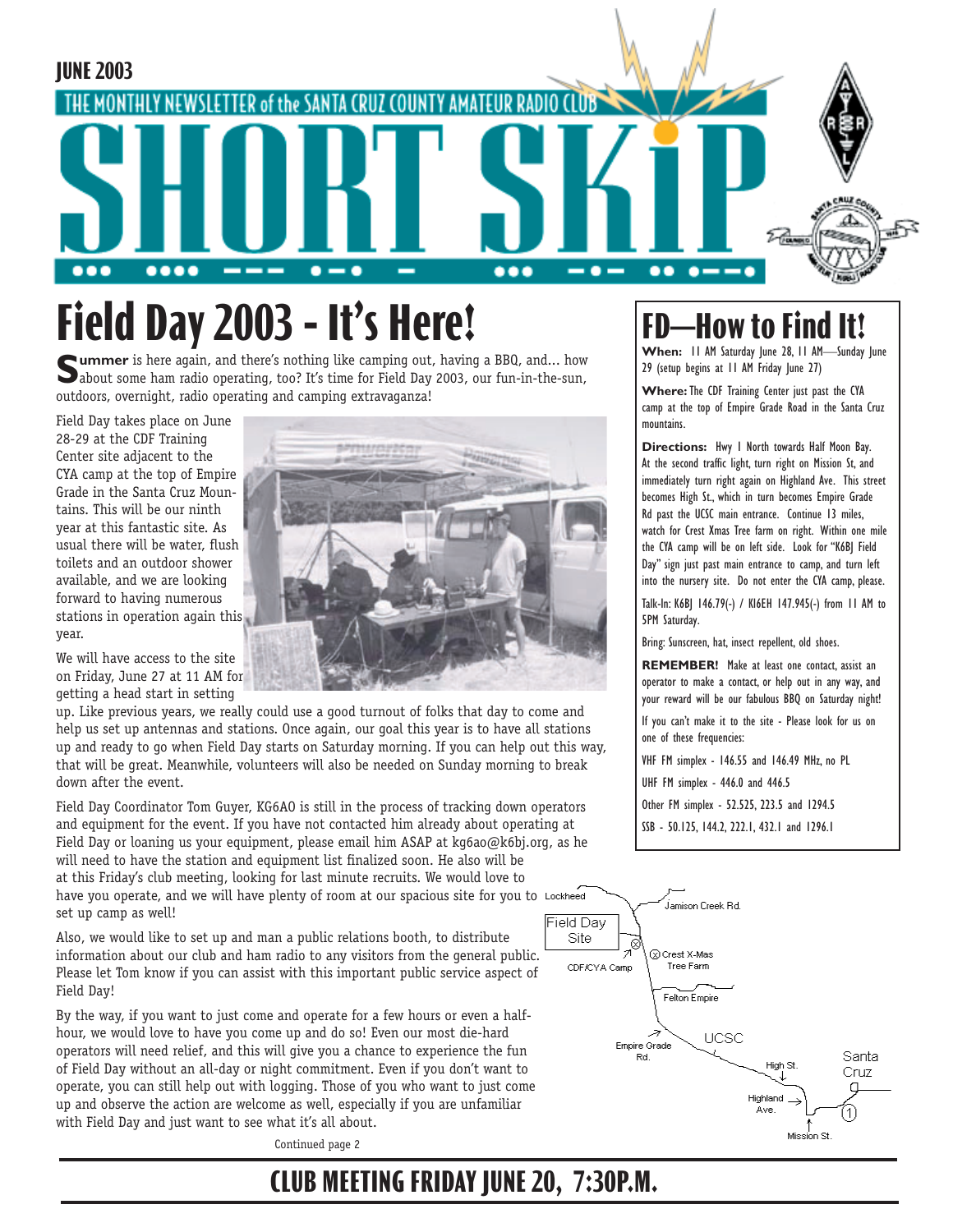

Published 12 times per year. Free to members. *Santa Cruz County Amateur Radio Club, Inc.* Post Office Box 238 Santa Cruz, CA 95061-0238

Editor and Publisher Ron Baldwin, K6EXT (831) 419-1025 K6EXT@fireclay.com Columnist: Art Lee, WF6P Writer: Ron Skelton, W6WO Distribution: Elaine Pennell, KE6FRA

# **On the Air in Marina**

The weekend of May 10/11 was bright and very breezy- just what the participants of the Marina Festival of Winds had hoped for. The event featured all manner of wind-related activities and the size and variety of kites was truly spectacular. Pat (AA6EG) set up an exhibit of Ham Radio as part of the science section. The local QRM was severe but we enjoyed several HF contacts and answered lots of questions about our hobby. We carried out a modest experiment with a Helium -filled radiosond balloon provided by the Naval Post Graduate School. In a fairly stiff breeze the 4ft dia. balloon remained almost vertical and could lift about 30 feet of RG58 plus about 60 ft of 20 GA magnet wire. This showed promise for future field day events as two balloons we expect could lift a respectable dipole or



Pat AA6EG at lift-off

Thanks go to Pat for all the efforts he made and to others who showed up to assist.



**Dan Anderson**, AA6GD, sadly informed me that Norm Peterson, N6DAC, passed away on May 27th. I worked Norm a few times on the air after his GE net but mostly we enjoyed music together. I rode with Norm and wife Beth, W6RYL, on one occasion to Berkeley to listen to an organ concert. Vivian and Leon Fletcher, AA6ZG, were there, as well as Gary Baker, N6ARV, and Wayne Thalls, KB6KN.

Norm and Beth have been longtime Santa Cruz club members, joining the same time I did in 1980. Norm had played piano in a band back in Pennsylvania with the brother of a mutual friend. Norm and I got together weekly for a couple of years with me on the Hammond organ and him on piano. We had trombonist Sal Basile, N6WSR, join us once, along with string bass player, Royce Krilanovich, AC6Z, and sax player Don McKalson (ex-ham). Susan Tracy, WA6OCV, plays guitar but we could never get her to join us. We always had a grand time banging out old tunes. Norm played a very excellent "back east" style of piano. Our music must not have been too bad as Beth, W6RYL, always sat through it. Norm graduated from UC Berkeley with his EE in 1936, was in the UC Marching band playing trumpet. Norm spent time in Oakland and was very familiar with the same radio parts stores I frequented. (This was before the term "electronics" was in use.) One, I believe, was called, Zacks, on East 14th street, next to Lake Merritt. That was 1943-6 before I left for the Navy. Later, Norm told me that he had participated in the development phase of the GE-J-79 engine, which powered planes in the fighter squadron I was assigned to. It is always a sad time when we lose a friend - but it is the good times we remember the longest. inverted vee. <br>As usual, we plan on having our big Barbe-

> When my ICOM IC-761 frequency readout quit, I switched to my old Kenwood 930S. It had been stored in Donna's birdhouse for a couple of years, unused. I scraped some bird residue off the cabinet and hooked up power and the antenna. The rig wasn't getting out on SSB but CW was OK. Finally, I turned the MC-60 desk mic on and off by using the

small switch on the mic shaft. The xmit light was coming on but I wasn't sure it was working. On about 7.263, I said the word "test" a couple of times and was surprised when a voice came back, saying "You're doing fine at this end." Thus began a QSO and friendship with Carrie, KI6QO, in Niles. Turns out she was a WAVE, back in the Treasure Island days when she was an instructor in the Electronics Technicians school there. In 1951she was stationed in Hangar 24 at NAS Alameda while I was in Hangar 11. Small world.

After a few minutes, I tore into the push-totalk circuit on the mic base. After somebanging around, out fell something looking like fine sawdust. It still didn't work, so decided to take the board off and spray the switch with contact cleaner. I couldn't get the tiny screws out as they were sealed in. While holding the mic key down, the xmit light suddenly came on! The switch now works perfectly.

Hank, KG6EE, sent me an email with an enclosure showing a spectacular lightningshow. I forwarded it to ham pals with the admonition that if we hadn't grounded our antennas but the time this was happening, it was too late. Suellene, KG6MBT, emailed back that she showed the picture to husband Steve, AC6P, and he got a chuckle out of it. "Reminded him of a field day with W6YL a few years ago when there was a thunder storm in San Jose. Some young SJSU students were holding up a 20 foot antenna (one guy had both hands on the antenna) and there was so much electricity in the air that the hair on his arms was sticking up. One kid said "What do I do?" Needless to say that they got a very short lecture on how to drop the antenna, run and hit the deck."

### **Field Day Continued**

cue on Saturday for those at the site! If you want to volunteer to help out with the BBQ (which is always the highlight of our club's Field Day), please let Tom know..

The accent on SCCARC's Field Day operations continues to be on having fun, and educating newcomers and the public about ham radio. Once again, we hope to build upon that tradition, and score more points than ever before! This year, the SLVARC will be holding its own Field Day, so the competition should be heating up along with the weather.

So, let's make this the best Field Day our club has had yet! We hope to see you there!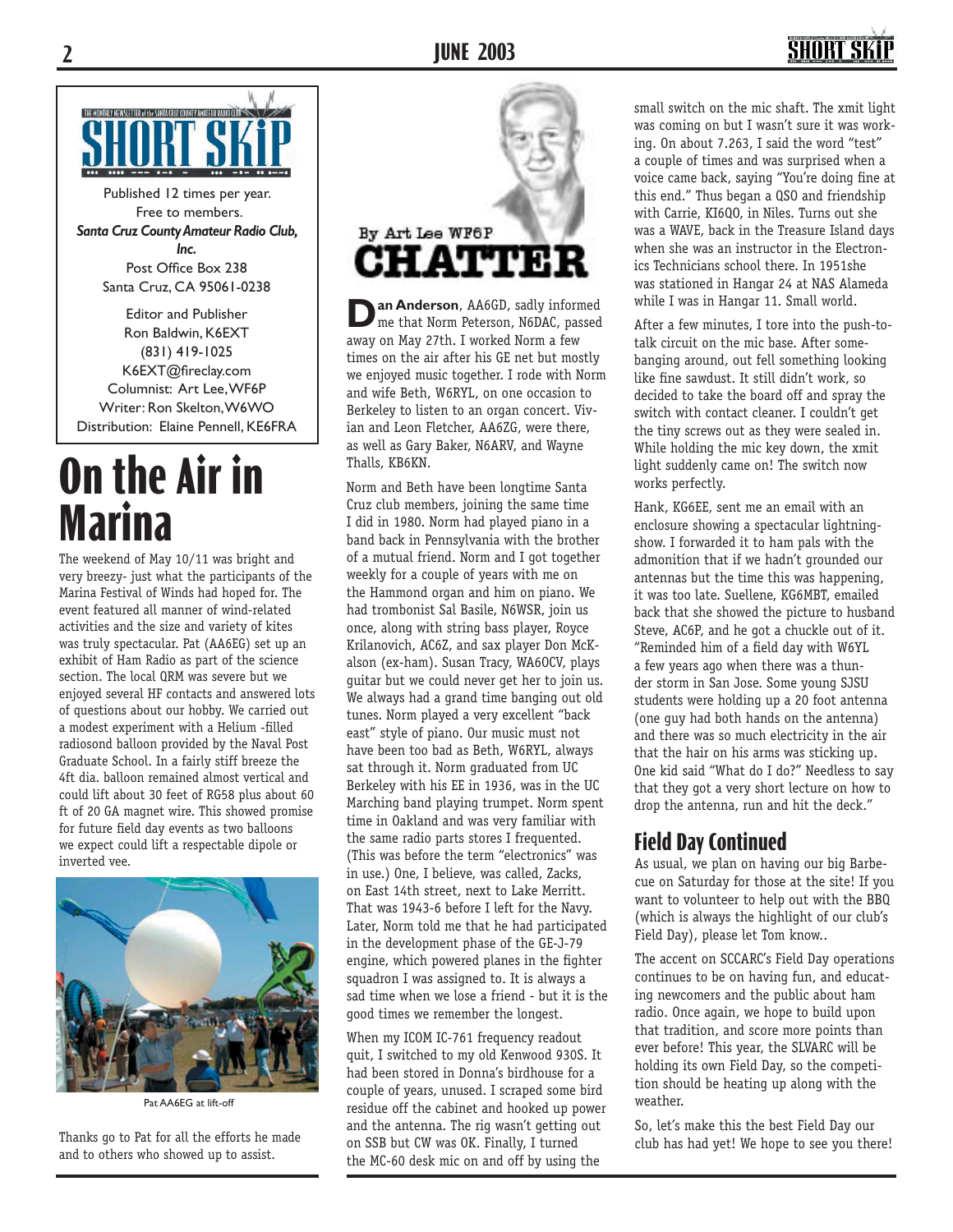# SHORT SK



**We** had our usual high energy discus-<br>sion this morning and was pleased to meet Bob KF6ZYJ from Carmel for the first time. Bob should have some interesting tales to tell about his travels on the Golden Bear sailboat.

A solar panel was shown that folds up into a package approx 18 x 6 x 2 inches and weighs 4 Lb. It generates 30/40 watts, 2.2 Amps at around 15 Volts. It's primary military purpose is to power a satphone. Looked like it could be worn as a vest! You QRPers should not get too excited unless you have \$600 to spend.

We had some fun with a few FRS radios that Radio Shack were selling for \$2.50 !!!

K6XX showed off his innovative triband radials for a HT.

A tough question came up that no-onefelt confident to answer. "Is the dielectric constant of a material frequency-dependant at any time? Most felt that unlike dielectric loss, the permittivity of a material was frequency independent. However based on what I subsequently found via Google the dielectric constant might not be quite as constant as we think. . "....the dielectric constant is a complex constant, with the real part giving reflective surface properties (Fresnel reflection coefficients), and the imaginary part giving the radio absorption coefficient ".

When in doubt I refer to my trusty Terman college text now 46 years old and lo and behold there I found a discussion on the behavior of polar molecules which may be found in some dielectric materials. " Thus if the frequency is made sufficiently high the polar molecules are not able to follow the alternations of the applied field and the dielectric constant drops". Non-polar molecules apparently do not exhibit these changes but there was no further information so experts please pitch in.

Guys reported fun using HF mobile and 5 Watts. Not bad considering the cndx.

Eric reported good business at Dayton and gave an overview of the new Icom 7800 radio I think I heard the price at around \$10 K. (just in time for Xmas no doubt).

### **JUNE 2003 3**

### **70 CM REPEATER FIXED**

As many of you know the club's 70 centimeter repeater in Santa Cruz has been suffering from reduced receiver sensitivity. Now, it's fixed.

In a crisis mode drill last night, various volunteers gathered at the Santa Cruz repeater site to see what the commotion was. Bruce AC6DN had improved the UHF repeater's receive sensitivity and in the process found an anomaly in it's transmitter's power output. Bruce was working with Eric KB6PPQ at the site, and got some technical assistance from Jeff AE6KS and kibitzing from Mike W6WLS, Mike KM6IKE, Roy KF6KVD, and me. After everybody else left the site, Bruce, Eric, and Roy continued with an extra effort that finally produced the desired results.

So, if you haven't had much luck using the K6BJ 440 repeater recently, give it another try. It hears much better now. Transmitter and receiver performance are both improved. Now, Jeff AE6KS can get into the repeater from inside his office with his HT again. It's been some time since the repeater was that sensitive.

These improvements were made to the old mobile radio that's always been in use as our UHF repeater. Our club has also been generously given another base-style UHF repeater radio (currently crystalled around 460Mhz) by JV K6HJU but it is not yet converted for our amateur service use. George K6TAM also gave our club a Motorola receiver preamp module designed specifically for use with the UHF repeater from JV, and for the moment that preamp is already in service in our existing repeater. The future plan is to replace the current UHF repeater (mobile) radio with the more durable base-style one after it has been converted to our 440.925/445.925 frequencies. Anybody with Motorola Micor repeater experience want to work on that conversion?

Thanks to all. 73,

—Cap KE6AFE

Eric also reported significant work being done at N6IJ and invited donations to help make this a premier station on the West Coast.

We discussed what you might find as Spyware and Data-mining software that has found its way onto your computer. Try the free "Ad-Aware" tool and find out.

Ron discussed the innards of a directional coupler purchased for \$1 at a recent flea market.

Thanks to all who made the trip and shared what they know or would like to know.

# **The Digital Dimension**

#### **PSK-31 and a Laptop Computer Too Much Volume**

For Field Day 2002 I borrowed a laptop computer to run my 20m Digital station. The plan was to operate mainly PSK-31 and a little RTTY. For PSK-31 I used the free Digipan software [http: //www.digipan.net]. The setup worked fine but I had a slight problem. Even with the "Line In" volume control adjusted all the way down on the laptop computer the Digipan waterfall display was overdriven (way too much yellow/red compared to blue). This made it hard to see some of the tracks. Luckily this only affected the visual display, Digipan seemed to copy the signals just fine.

I was using the audio output from the back of my transceiver so there was no way to adjust it to a lower level. This setup had always worked fine with the sound card in my desktop computer system at home. I guess the laptop computer sound card was just too sensitive. I was using the "Line In" input on the laptop computer and not the "Mic" input, the problem was worse if I used the "Mic" input.

#### **Volume Control**

In November 2002 I saw a posting to the WriteLog reflector that solved my problem [http://lists.contesting.com/mailman/listinfo/ writelog]. Radio Shack makes a "Volume Control Headphone Extension Cord". It's a small cord 12" long with 1/8" stereo phone connectors at the ends (one female and one male). There is a thumbwheel in the middle that lets you attenuate the audio signal. This thumbwheel allowed me to adjust the input audio signal to the laptop the way I wanted on the Digipan waterfall display.

#### It's Radio Shack part number 42-2559, \$5.99

http://www.radioshack.com/]. You may have to order it; the store I went to only had one in stock.

—Marc, W6ZZZ@arrl.net

## **Funny Farads**

When the voltage across a capacitor changes, a current flows and the faster the change the more the current. With a rate of change of one volt per second  $(1 \text{ V/s})$ , a current flow of I A results in a capacitor having a capacitance of 1 Farad. (named after the famous scientist Michael Faraday). 1 Farad is an extremely large amount of capacitance and in practice the capacitors we use have units of microfarads ( $\mu$ F), where  $\mu$   $\mu$  F = 10^-6 F (1 millionth of a Farad) and picofarads (pF), where  $1$  pF =  $10^{\circ}$ -12 F (1 millionth of a millionth of a Farad).

At radio frequencies (RF), typical capacitors range from about 1 pF to 1,000 pF in tuned circuits, and from about 0.001 µF to 0.1 µF for blocking and bypassing. At audio frequencies (AF), capacitors range from about  $0.1$   $\mu$ F to  $100$   $\mu$ F and in power-supply filters they can be as high as 10,000 µF.

Capacitors are often marked using a 3 digit code where the value in pF is the first two digits multiplied by the number of decimal places defined by the third digit. For example 103 has a value of 10,000 pF and with arithmetic this is  $= 0.001 \,\mu$ F, 104 is 10,0000 or 0.1 µF and so on. Letters following the 3 digit code indicate tolerance for example "|" represents  $+/-5%$ . More details are in the ARRL handbook.

Another unit of capacitance that we use is the nanofarad, shown on diagrams as nF. It is left as an exercise for the reader to figure out what 1,10 and 100 nF components are equal to in decimal form and by 3 digit codes.

And try this one at your next cocktail party " Hi there, did you realize the daraf is the unit of elastance, the reciprocal of capacitance?"

—W6WO